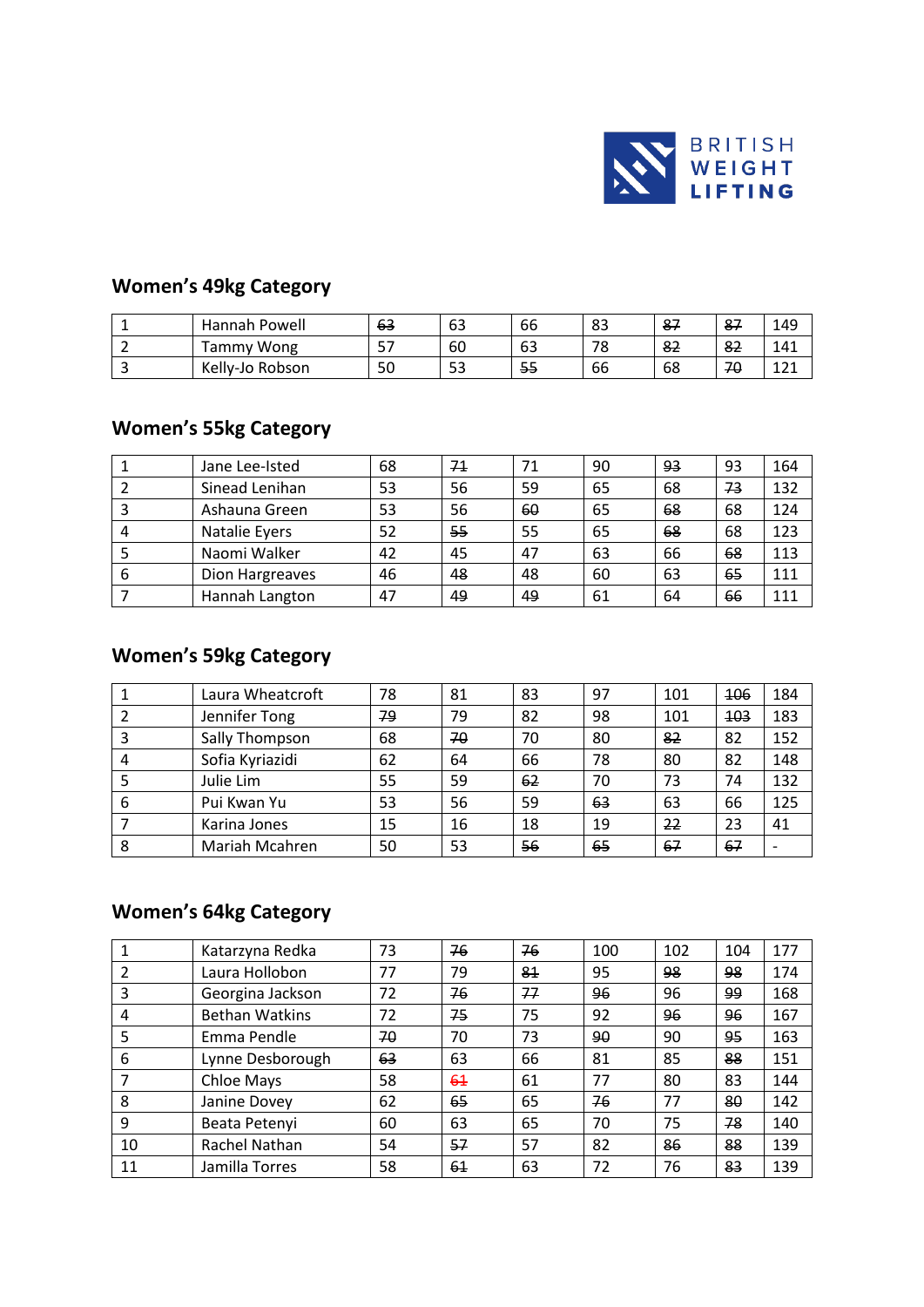| 12 | <b>Holly Morton</b> | 59 | 61 | 63 | 76 | 78 | 78 | 137 |
|----|---------------------|----|----|----|----|----|----|-----|
| 13 | Alessandra Gurney   | 48 | 51 | 55 | 63 | 63 | 68 | 119 |
| 14 | Pippa Phillips      | 40 | 43 | 46 | 52 | 52 | 55 | 98  |
| 15 | Katheryn Fenton     | 38 | 42 | 45 | 50 | 53 | 53 | 92  |
| 16 | Sophie Lord         | 33 | 33 | 33 | 39 | 43 | 48 | 81  |
| 17 | Joanne Reay         | 42 | 44 | 46 | 53 | 54 | 54 |     |
| 18 | Natalie Mottram     | 73 | 73 | 73 | 0  | 0  | 0  |     |

### **Women's 71kg Category**

| $\mathbf{1}$   | Erin Barton           | 80 | 85 | 90 | 103 | 108 | 110 | 195 |
|----------------|-----------------------|----|----|----|-----|-----|-----|-----|
| 2              | Natasha Osgood        | 72 | 72 | 77 | 93  | 99  | 103 | 180 |
| 3              | Sheli Mccoy           | 75 | 79 | 83 | 95  | 99  | 100 | 174 |
| 4              | <b>Heather Burt</b>   | 72 | 75 | 77 | 90  | 94  | 98  | 169 |
| 5              | Sara Brayfield        | 68 | 72 | 76 | 82  | 86  | 90  | 158 |
| 6              | <b>Tracey Rosser</b>  | 65 | 68 | 70 | 78  | 81  | 83  | 153 |
| $\overline{7}$ | Arabella Bott         | 66 | 69 | 69 | 82  | 85  | 85  | 151 |
| 8              | Eleanor Jenkinson     | 60 | 63 | 66 | 70  | 75  | 80  | 143 |
| 9              | Sophie Harrison       | 57 | 60 | 62 | 73  | 77  | 80  | 137 |
| 10             | Lauren Cooper         | 55 | 58 | 60 | 68  | 71  | 74  | 132 |
| 11             | <b>Elinor Edwards</b> | 50 | 52 | 54 | 68  | 71  | 74  | 123 |
| 12             | Elicia Agar           | 52 | 54 | 56 | 65  | 68  | 71  | 122 |
| 13             | <b>Hilary Galvin</b>  | 50 | 53 | 55 | 60  | 63  | 65  | 118 |
| 14             | Amanda Bonar          | 47 | 51 | 54 | 64  | 67  | 69  | 118 |
| 15             | Layla Wakrim          | 46 | 49 | 52 | 58  | 62  | 65  | 117 |
| 16             | Rebecca Stoner        | 47 | 50 | 53 | 64  | 67  | 70  | 117 |
| 17             | Holly O'Shea          | 69 | 73 | 75 | 89  | 90  | 90  |     |

# **Women's 76kg Category**

|   | Katrina Feklistova      | 83 | 87 | 90 | 105 | 110 | 112 | 202 |
|---|-------------------------|----|----|----|-----|-----|-----|-----|
|   | Amy Salt                | 79 | 83 | 87 | 108 | 111 | 116 | 198 |
| 3 | Eleanor Mawson          | 67 | 70 | 73 | 87  | 90  | 92  | 165 |
| 4 | <b>Heather Flannery</b> | 68 | 70 | 72 | 80  | 83  | 83  | 152 |
| 5 | Cerys Head              | 62 | 65 | 68 | 80  | -84 | 84  | 152 |
| 6 | Roisin Cryan            | 57 | 60 | 63 | 75  | 75  | 80  | 140 |
|   | Melissa Lawton          | 53 | 53 | 55 | 65  | 69  | 69  | 124 |

# **Women's 81kg Category**

| Sarah Wiltshire    | 85 | 88 | 90 | 107 | 111 | 113 | 201 |
|--------------------|----|----|----|-----|-----|-----|-----|
| Alexandra Von      | 58 | 62 | 66 | 70  | 75  | 80  | 141 |
| Haselberg          |    |    |    |     |     |     |     |
| Elizabeth Mouchard | 38 | 41 | 43 | 53  | -57 | 60  | 98  |